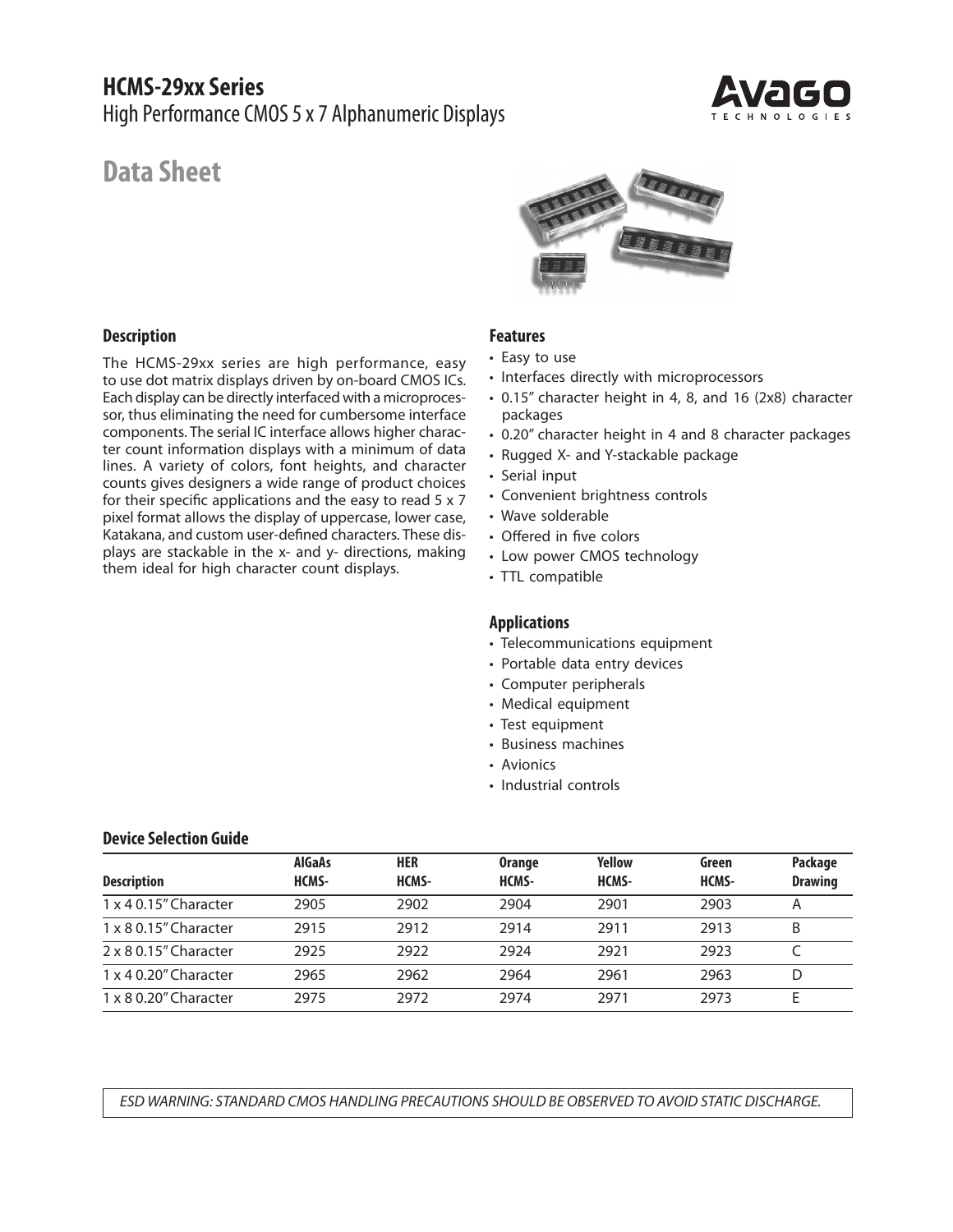#### **HCMS-290x**



NOTES:<br>1. DIMENSIONS ARE IN mm (INCHES).<br>2. UNLESS OTHERWISE SPECIFIED, TOLERANCE ON DIMENSIONS IS ± 0.38 mm (0.015 INCH).<br>3. LEAD MATERIAL: SOLDER PLATED COPPER ALLOY.

**HCMS-291x**



**NOTES:**

1. DIMENSIONS ARE IN mm (INCHES).<br>2. UNLESS OTHERWISE SPECIFIED, TOLERANCE ON DIMENSIONS IS ± 0.38 mm (0.015 INCH).<br>3. LEAD MATERIAL: SOLDER PLATED COPPER ALLOY.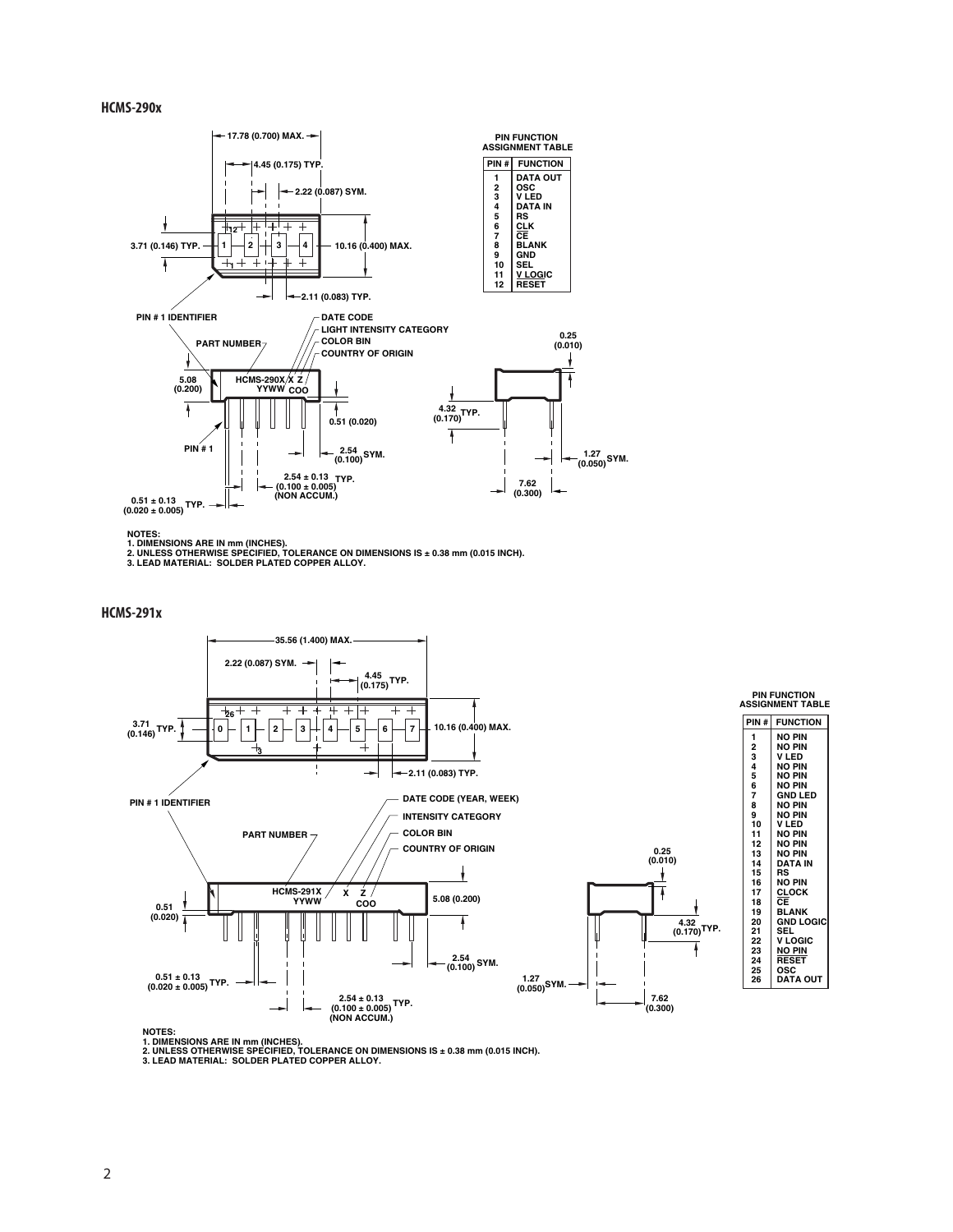#### **HCMS-292x**



**NOTES: 1. DIMENSIONS ARE IN mm (INCHES). 2. UNLESS OTHERWISE SPECIFIED, TOLERANCE ON DIMENSIONS IS ± 0.38 mm (0.015 INCH). 3. LEAD MATERIAL: SOLDER PLATED COPPER ALLOY.**

#### **HCMS-296x**







1. DIMENSIONS ARE IN mm (INCHES).<br>2. UNLESS OTHERWISE SPECIFIED, THE TOLERANCE ON DIMENSIONS IS ± 0.38 mm (0.015 INCH).<br>3. LEAD MATERIAL: SOLDER PLATED COPPER ALLOY.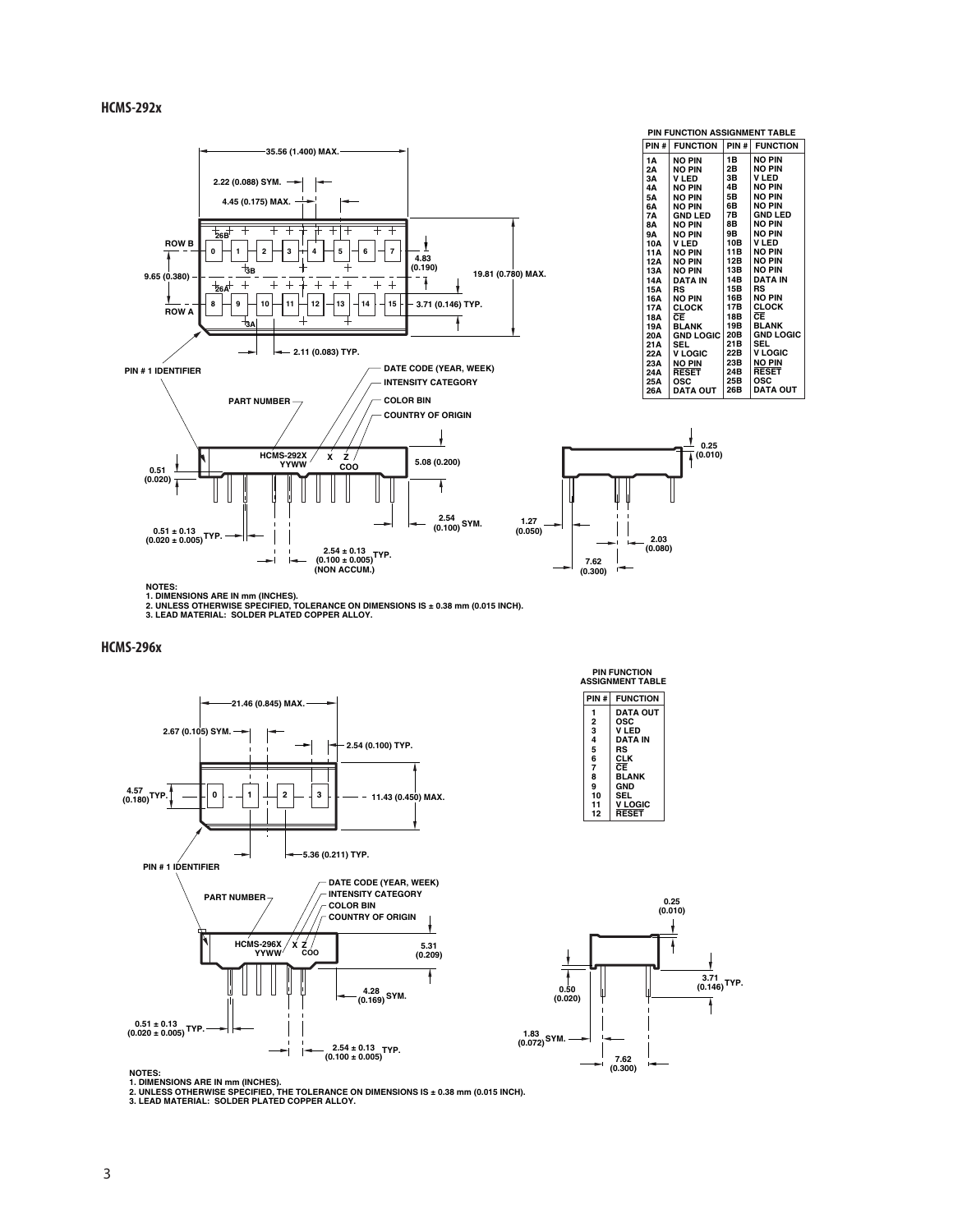#### **HCMS-297x**



**NOTES:**

1. DIMENSIONS ARE IN mm (INCHES).<br>2. UNLESS OTHERWISE SPECIFIED, TOLERANCE ON DIMENSIONS IS ± 0.38 mm (0.015 INCH).<br>3. LEAD MATERIAL: SOLDER PLATED COPPER ALLOY.

#### **Absolute Maximum Ratings**

| Logic Supply Voltage, VLOGIC to GNDLOGIC                     | $-0.3 V$ to 7.0 V                       |
|--------------------------------------------------------------|-----------------------------------------|
| LED Supply Voltage, $V_{LED}$ to GND <sub>LED</sub>          | $-0.3$ V to 5.5 V                       |
| Input Voltage, Any Pin to GND                                | $-0.3$ V to V <sub>LOGIC</sub> $+0.3$ V |
| Free Air Operating Temperature Range TA <sup>[1]</sup>       | -40 $^{\circ}$ C to +85 $^{\circ}$ C    |
| Relative Humidity (noncondensing)                            | 85%                                     |
| Storage Temperature, T <sub>S</sub>                          | $-55^{\circ}$ C to 100 $^{\circ}$ C     |
| Soldering Temperature [1.59 mm (0.063 in.) Below Body]       |                                         |
| Solder Dipping                                               | 260°C for 5 secs                        |
| Wave Soldering                                               | 250°C for 3 secs                        |
| ESD Protection @ 1.5 k $\Omega$ , 100 pF (each pin)          | Class 1, 0-1999 V                       |
| TOTAL Package Power Dissipation at $T_A = 25^{\circ}C^{[2]}$ |                                         |
| 4 Character                                                  | 1.2W                                    |
| 8 Character                                                  | 2.4 W                                   |
| 16 Character                                                 | 4.8 W                                   |
|                                                              |                                         |

**Note:**

1. For operation in high ambient temperatures, see Appendix A, Thermal Considerations.

# **Recommended Operating Conditions Over Temperature Range (-40°C to +85°C)**

| <b>Parameter</b>                           | Symbol  | Min. | Typ. | Max. | <b>Units</b> |
|--------------------------------------------|---------|------|------|------|--------------|
| Logic Supply Voltage                       | VLOGIC. | 3.0  | 5.0  | 5.5  |              |
| LED Supply Voltage                         | Vi fd   | 4.0  | 5.0  | 5.5  |              |
| GND <sub>LED</sub> to GND <sub>LOGIC</sub> |         | -0.3 |      | +0.3 |              |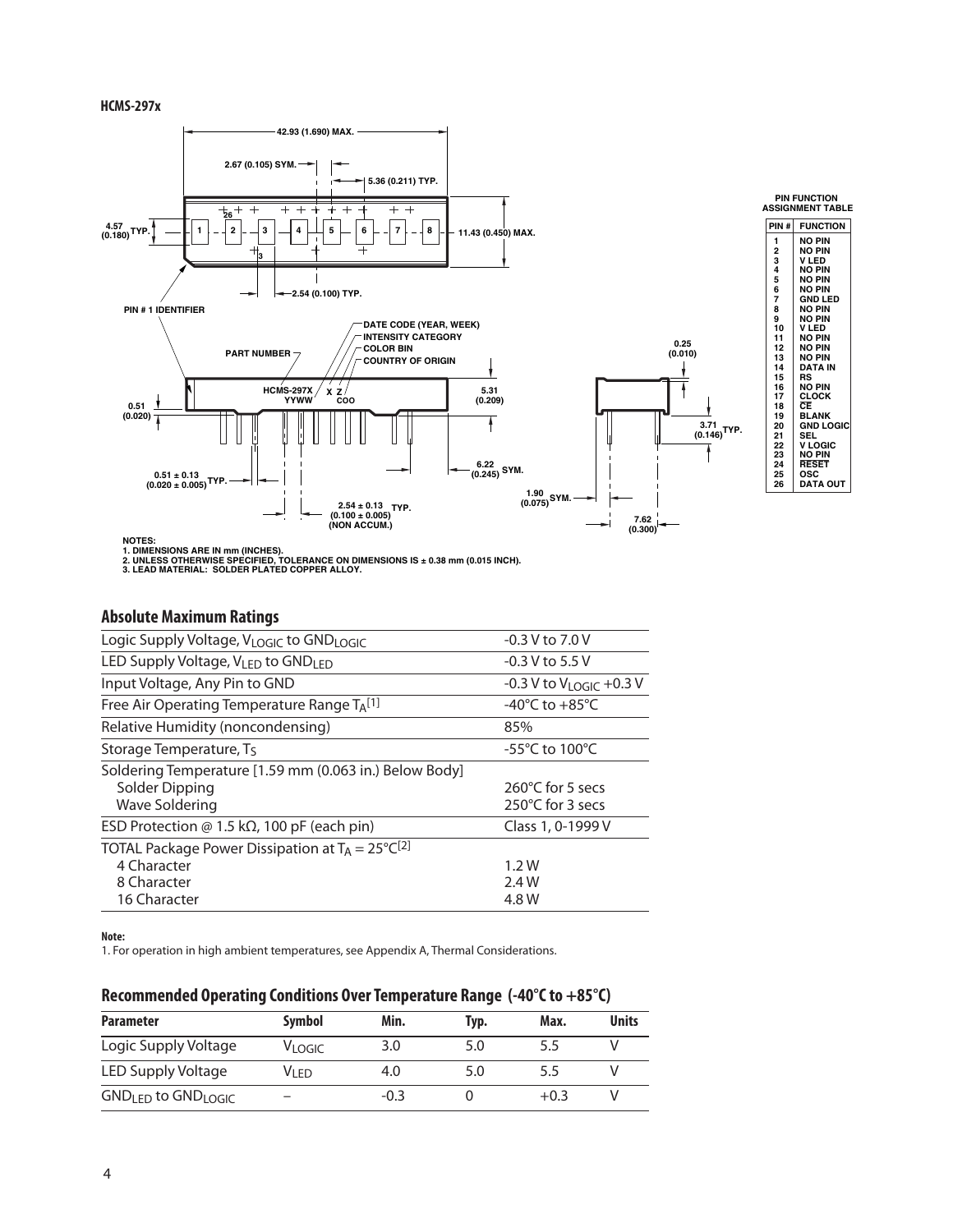|                                                                                                    |               | $T_A = 25^{\circ}C$<br>$V_{LOGIC} = 5.0 V$ |                          | $-40^{\circ}$ C $<$ T <sub>A</sub> $<$ 85 $^{\circ}$ C<br>$3.0 V < V_{LOGIC} < 5.5 V$ |                           |              |                                                           |
|----------------------------------------------------------------------------------------------------|---------------|--------------------------------------------|--------------------------|---------------------------------------------------------------------------------------|---------------------------|--------------|-----------------------------------------------------------|
| <b>Parameter</b>                                                                                   | <b>Symbol</b> | Typ.                                       | Max.                     | Min.                                                                                  | Max.                      | <b>Units</b> | <b>Test Conditions</b>                                    |
| Input Leakage Current<br>HCMS-290X/296X (4 char)<br>HCMS-291X/297X (8 char)<br>HCMS-292X (16 char) | h             |                                            | $+7.5$<br>$+15$<br>$+15$ | $-2.5$<br>$-5.0$<br>$-5.0$                                                            | $+50$<br>$+100$<br>$+100$ | μA           | $\overline{V}_{IN}$ = 0 V to $V_{LOGIC}$                  |
| ILOGIC OPERATING<br>HCMS-290X/296X (4 char)<br>HCMS-291X/297X (8 char)<br>HCMS-292X (16 char)      | ILOGIC(OPT)   | 0.4<br>0.8<br>0.8                          | 2.5<br>5<br>5            |                                                                                       | 5<br>10<br>10             | mA           | $V_{IN} = V_{LOGIC}$                                      |
| ILOGIC SLEEP[1]<br>HCMS-290X/296X (4 char)<br>HCMS-291X/297X (8 char)<br>HCMS-292X (16 char)       | ILOGIC(SLP)   | 5<br>10<br>10                              | 15<br>30<br>30           |                                                                                       | 25<br>50<br>50            | μA           | $V_{IN} = V_{LOGIC}$                                      |
| <b>ILED BLANK</b><br>HMCS-290X/296X (4 char)<br>HCMS-291X/297X (8 char)<br>HCMS-292X (16 char)     | $I_{LED}(BL)$ | 2.0<br>4.0<br>4.0                          | 4<br>8<br>8              |                                                                                       | 4.0<br>8<br>8             | mA           | $BL = 0 V$                                                |
| ILED SLEEP[1]<br>HCMS-290X/296X (4 char)<br>HCMS 291X/297X (8 char)<br>HCMS-292X (16 char)         | ILED(SLP)     | 1<br>2<br>$\overline{2}$                   | 3<br>6<br>6              |                                                                                       | 50<br>100<br>100          | μA           |                                                           |
| Peak Pixel Current <sup>[2]</sup><br>HCMS-29X5 (AlGaAs)<br>HCMS-29XX (Other Colors)<br>pixel       | <b>IPIXEL</b> | 15.4<br>14.0                               | 17.1<br>15.9             |                                                                                       | 18.7<br>17.1              | mA<br>mA     | $VLED = 5.5 V$<br>All pixels ON,<br>Average value per     |
| <b>HIGH Level Input Voltage</b>                                                                    | $V_{ih}$      |                                            |                          | 2.0                                                                                   |                           | $\sf V$      | $4.5 V < V_{LOGIC} < 5.5 V$                               |
|                                                                                                    |               |                                            |                          | 0.8 VLOGIC                                                                            |                           | V            | $3.0 V < V_{LOGIC} < 4.5 V$                               |
| LOW Level Input Voltage                                                                            | $V_{il}$      |                                            |                          |                                                                                       | 0.8                       | $\vee$       | $4.5 V < V_{LOGIC} < 5.5 V$                               |
|                                                                                                    |               |                                            |                          |                                                                                       | 0.2 VLOGIC                | $\vee$       | $3.0 V < V_{LOGIC} < 4.5 V$                               |
| <b>HIGH Level Output Voltage</b>                                                                   | $V_{oh}$      |                                            |                          | 2.0                                                                                   |                           | $\vee$       | $V_{LOGIC} = 4.5 V$ ,<br>$I_{\text{oh}} = -40 \mu A$      |
|                                                                                                    |               |                                            |                          | 0.8 VLOGIC                                                                            |                           | $\vee$       | $3.0 V < V_{LOGIC} < 4.5 V$                               |
| LOW Level Output Voltage                                                                           | $V_{ol}$      |                                            |                          |                                                                                       | 0.4                       | V            | $V_{LOGIC} = 5.5 V$ ,<br>$I_{ol} = 1.6$ mA <sup>[3]</sup> |
|                                                                                                    |               |                                            |                          |                                                                                       | 0.2 VLOGIC                | V            | $3.0 V < V_{LOGIC} < 4.5 V$                               |
| <b>Thermal Resistance</b>                                                                          | $R\theta$ J-P | 70                                         |                          |                                                                                       |                           | °C/W         | IC junction to pin                                        |

# **Electrical Characteristics Over Operating Temperature Range (-40°C to +85°C)**

**Notes:**

1. In SLEEP mode, the internal oscillator and reference current for LED drivers are off.

2. Average peak pixel current is measured at the maximum drive current set by Control Register 0. Individual pixels may exceed this value.

3. For the Oscillator Output,  $I_{ol} = 40 \mu A$ .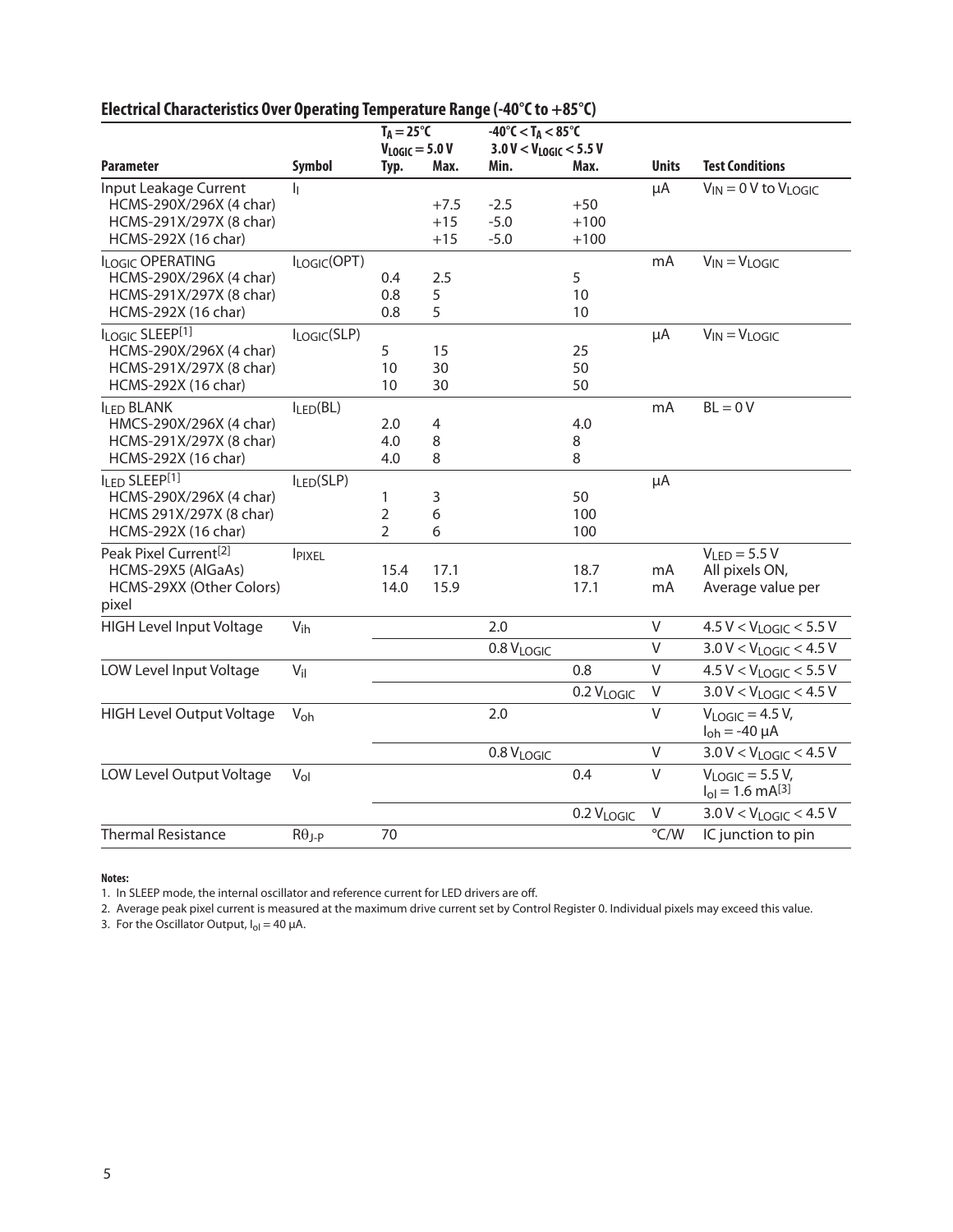# **Optical Characteristics at 25°C[1]**

|                      |                    | Luminous Intensity per LED <sup>[2]</sup><br><b>Character Average (µcd)</b> |      | <b>Peak</b><br>Wavelength<br>$\lambda_{\text{Peak}}$ (nm) | <b>Dominant</b><br>Wavelength<br>$\lambda_{d}^{[3]}$ (nm) |  |
|----------------------|--------------------|-----------------------------------------------------------------------------|------|-----------------------------------------------------------|-----------------------------------------------------------|--|
| <b>Display Color</b> | <b>Part Number</b> | Min.                                                                        | Typ. | Typ.                                                      | Typ.                                                      |  |
| AlGaAs Red           | <b>HCMS-29X5</b>   | 95                                                                          | 230  | 645                                                       | 637                                                       |  |
| High Efficiency Red  | <b>HCMS-29X2</b>   | 29                                                                          | 64   | 635                                                       | 626                                                       |  |
| Orange               | <b>HCMS-29X4</b>   | 29                                                                          | 64   | 600                                                       | 602                                                       |  |
| Yellow               | <b>HCMS-29X1</b>   | 29                                                                          | 64   | 583                                                       | 585                                                       |  |
| Green                | <b>HCMS-29X3</b>   | 57                                                                          | 114  | 568                                                       | 574                                                       |  |

VLED = 5.0 V, 50% Peak Current, 100% Pulse Width

**Notes:**

1. Refers to the initial case temperature of the device immediately prior to measurement.

2. Measured with all LEDs illuminated.

3. Dominant wavelength,  $\lambda_{\rm d}$ , is derived from the CIE chromaticity diagram and represents the single wavelength which defines the perceived LED color.

| <b>Electrical Description</b>  |                                                                                                                                                                                                                    |
|--------------------------------|--------------------------------------------------------------------------------------------------------------------------------------------------------------------------------------------------------------------|
| <b>Pin Function</b>            | <b>Description</b>                                                                                                                                                                                                 |
| RESET (RST)                    | Sets Control Register bits to logic low. The Dot Register contents are unaffected by<br>the Reset pin. (logic low = reset; logic high = normal operation).                                                         |
| DATA IN $(D_{IN})$             | Serial Data input for Dot or Control Register data. Data is entered on the rising edge<br>of the Clock input.                                                                                                      |
| DATA OUT (DOUT)                | Serial Data output for Dot or Control Register data. This pin is used for cascading<br>multiple displays.                                                                                                          |
| CLOCK (CLK)                    | Clock input for writing Dot or Control Register data. When Chip Enable is logic low,<br>data is entered on the rising Clock edge.                                                                                  |
| <b>REGISTER SELECT (RS)</b>    | Selects Dot Register ( $RS = logic$ low) or Control Register ( $RS = logic$ high) as the des-<br>tination for serial data entry. The logic level of RS is latched on the falling edge of the<br>Chip Enable input. |
| CHIP ENABLE (CE)               | This input must be a logic low to write data to the display. When $\overline{\text{CE}}$ returns to logic<br>high and CLK is logic low, data is latched to either the LED output drivers or a Control<br>Register. |
| <b>OSCILLATOR SELECT (SEL)</b> | Selects either an internal or external display oscillator source. (logic low = External<br>Display Oscillator; logic high = Internal Display Oscillator).                                                          |
| <b>OSCILLATOR (OSC)</b>        | Output for the Internal Display Oscillator (SEL = logic high) or input for an External<br>Display Oscillator (SEL = logic low).                                                                                    |
| <b>BLANK (BL)</b>              | Blanks the display when logic high. May be modulated for brightness control.                                                                                                                                       |
| <b>GND<sub>LED</sub></b>       | Ground for LED drivers.                                                                                                                                                                                            |
| <b>GNDLOGIC</b>                | Ground for logic.                                                                                                                                                                                                  |
| <b>VLED</b>                    | Positive supply for LED drivers.                                                                                                                                                                                   |
| <b>VLOGIC</b>                  | Positive supply for logic.                                                                                                                                                                                         |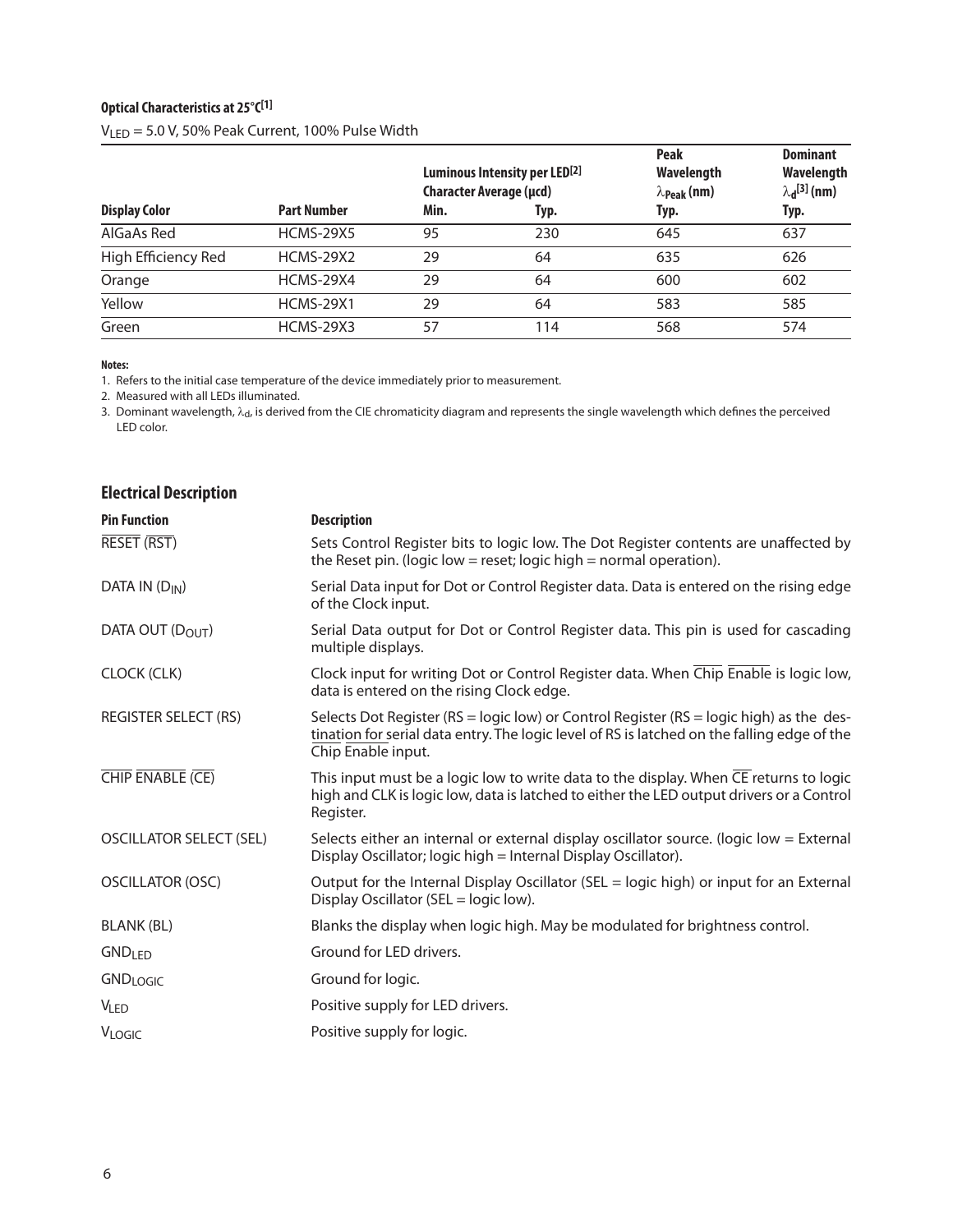| <b>Timing</b><br>Diagram Ref. |                                                                                            |                       |      | 4.5 V < $V_{LOGIC}$ < 5.5 V | $V_{LOGIC} = 3 V$ |                |              |
|-------------------------------|--------------------------------------------------------------------------------------------|-----------------------|------|-----------------------------|-------------------|----------------|--------------|
| <b>Number</b>                 | <b>Description</b>                                                                         | <b>Symbol</b>         | Min. | Max.                        | Min.              | Max.           | <b>Units</b> |
| 1                             | Register Select Setup Time to Chip Enable                                                  | $t_{rss}$             | 10   |                             | 10                |                | ns           |
| 2                             | Register Select Hold Time to Chip Enable                                                   | $t_{rsh}$             | 10   |                             | 10                |                | ns           |
| 3                             | Rising Clock Edge to Falling<br>Chip Enable Edge                                           | t <sub>clkce</sub>    | 20   |                             | 20                |                | ns           |
| 4                             | Chip Enable Setup Time to Rising Clock Edge                                                | t <sub>ces</sub>      | 35   |                             | 55                |                | ns           |
| 5                             | Chip Enable Hold Time to Rising Clock Edge                                                 | t <sub>ceh</sub>      | 20   |                             | 20                |                | ns           |
| 6                             | Data Setup Time to Rising Clock Edge                                                       | $t_{ds}$              | 10   |                             | 10                |                | ns           |
| 7                             | Data Hold Time after Rising Clock Edge                                                     | $t_{dh}$              | 10   |                             | 10                |                | ns           |
| 8                             | Rising Clock Edge to D <sub>OUT</sub> [1]                                                  | t <sub>dout</sub>     | 10   | 40                          | 10                | 65             | ns           |
| 9                             | Propagation Delay D <sub>IN</sub> to D <sub>OUT</sub><br>Simultaneous Mode for One IC[1,2] | t <sub>doutp</sub>    |      | 18                          |                   | 30             | ns           |
| 10                            | CE Falling Edge to DOUT Valid                                                              | t <sub>cedo</sub>     |      | 25                          |                   | 45             | ns           |
| 11                            | Clock High Time                                                                            | tclkh                 | 80   |                             | 100               |                | ns           |
| 12                            | Clock Low Time                                                                             | $t_{c}$ <sub>kl</sub> | 80   |                             | 100               |                | ns           |
|                               | <b>Reset Low Time</b>                                                                      | $t_{rstl}$            | 50   |                             | 50                |                | ns           |
|                               | <b>Clock Frequency</b>                                                                     | $F_{\text{cyc}}$      |      | 5                           |                   | $\overline{4}$ | MHz          |
|                               | Internal Display Oscillator Frequency                                                      | Finosc                | 80   | 210                         | 80                | 210            | <b>KHz</b>   |
|                               | Internal Refresh Frequency                                                                 | $F_{rf}$              | 150  | 410                         | 150               | 400            | Hz           |
|                               | <b>External Display Oscillator Frequency</b>                                               | F <sub>exosc</sub>    |      |                             |                   |                |              |
|                               | Prescaler $= 1$                                                                            |                       | 51.2 | 1000                        | 51.2              | 1000           | <b>KHz</b>   |
|                               | Prescaler = $8$                                                                            |                       | 410  | 8000                        | 410               | 8000           | <b>KHz</b>   |

## **AC Timing Characteristics Over Temperature Range (-40°C to +85°C)**

**Notes:**

1. Timing specifications increase 0.3 ns per pf of capacitive loading above 15 pF.

2. This parameter is valid for Simultaneous Mode data entry of the Control Register.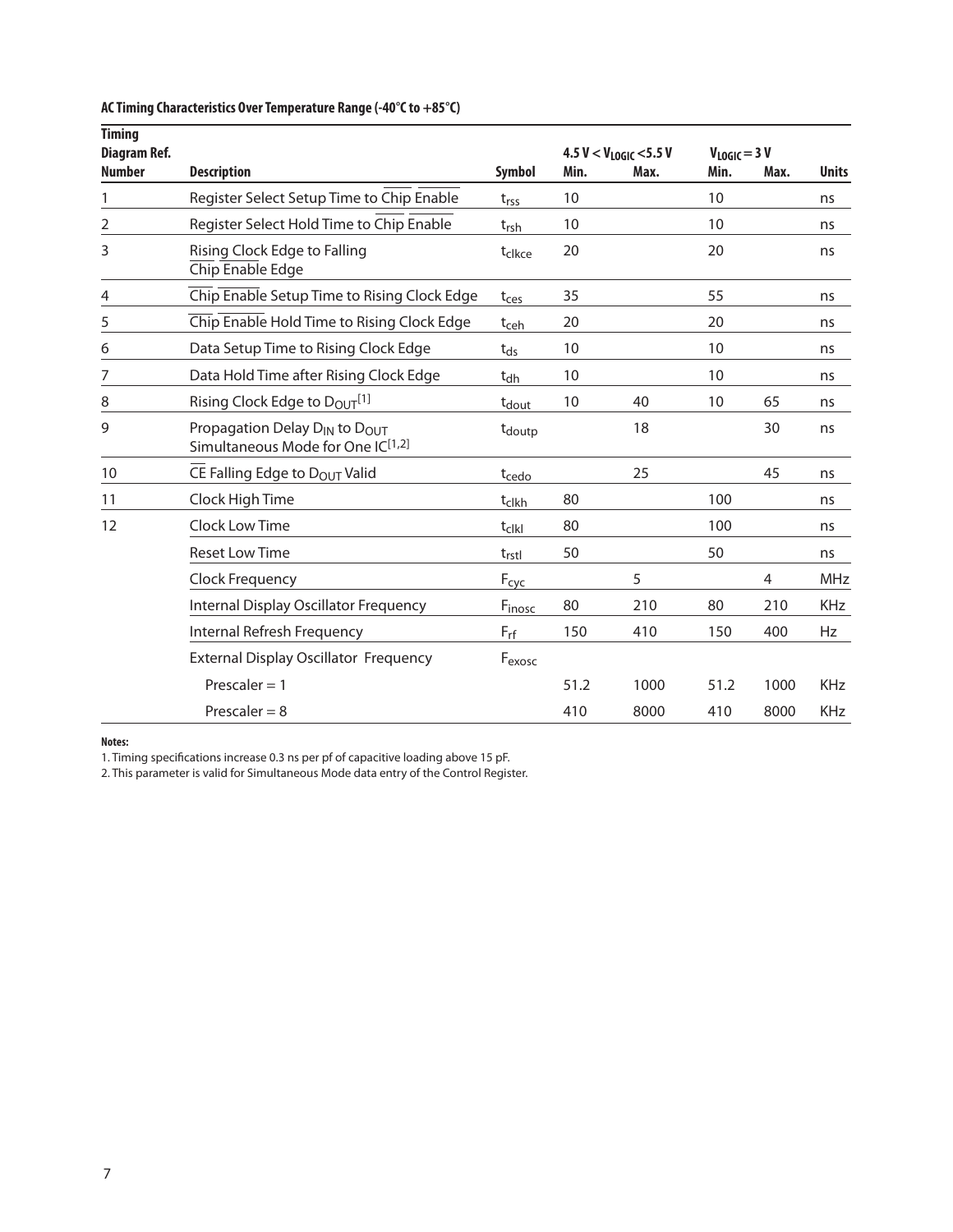#### **Display Overview**

The HCMS-29xx series is a family of LED displays driven by on-board CMOS ICs. The LEDs are configured as 5 x 7 font characters and are driven in groups of 4 characters per IC. Each IC consists of a 160-bit shift register (the Dot Register), two 7-bit Control Words, and refresh circuitry. The Dot Register contents are mapped on a one-to-one basis to the display. Thus, an individual Dot Register bit uniquely controls a single LED.

8-character displays have two ICs that are cascaded. The Data Out line of the first IC is internally connected to the Data In line of the second IC forming a 320-bit Dot Register. The display's other control and power lines are connected directly to both ICs. In 16-character displays, each row functions as an independent 8-character display with its own 320-bit Dot Register.

#### **Reset**

Reset initializes the Control Registers (sets all Control Register bits to logic low) and places the display in the sleep mode. The Reset pin should be connected to the system power-on reset circuit. The Dot Registers are not cleared upon power-on or by Reset. After power-on, the Dot Register contents are random; however, Reset will put the display in sleep mode, thereby blanking the LEDs. The Control Register and the Control Words are cleared to all zeros by Reset.

To operate the display after being Reset, load the Dot Register with logic lows. Then load Control Word 0 with the desired brightness level and set the sleep mode bit to logic high.

## **Dot Register**

The Dot Register holds the pattern to be displayed by the LEDs. Data is loaded into the Dot Register according to the procedure shown in Table 1 and the Write Cycle Timing Diagram.

First RS is brought low, then  $\overline{\text{CE}}$  is brought low. Next, each successive rising CLK edge will shift in the data at the  $D_{IN}$  pin. Loading a logic high will turn the corresponding LED on; a logic low turns the LED off. When all 160 bits have been loaded (or 320 bits in an 8-digit display),  $\overline{CE}$  is brought to logic high.

When CLK is next brought to logic low, new data is latched into the display dot drivers. Loading data into the Dot Register takes place while the previous data is displayed and eliminates the need to blank the display while loading data.

# **Pixel Map**

In a 4-character display, the 160-bits are arranged as 20 columns by 8 rows. This array can be conceptualized as four 5 x 8 dot matrix character locations, but only 7 of the 8 rows have LEDs (see Figures 1 & 2). The bottom row (row 0) is not used. Thus, latch location 0 is never displayed. Column 0 controls the left-most column. Data from Dot Latch locations 0-7 determine whether or not pixels in Column 0 are turned-on or turned-off. Therefore, the lower left pixel is turned-on when a logic high is stored in Dot Latch location 1. Characters are loaded in serially, with the left-most character being loaded first and the right-most character being loaded last. By loading one character at a time and latching the data before loading the next character, the figures will appear to scroll from right to left.

## **Table 1. Register Truth Table**

| <b>Function</b>                                                               | <b>CLK</b> | RS |
|-------------------------------------------------------------------------------|------------|----|
| Select Dot Register                                                           | Not Rising |    |
| Load Dot Register<br>$D_{IN}$ = HIGH LED = "ON"<br>$D_{IN} =$ LOW LED = "OFF" |            |    |
| Copy Data from Dot Register to Dot Latch                                      |            | X  |
| Select Control Register                                                       | Not Rising | н  |
| Load Control Register <sup>[1,3]</sup>                                        |            | x  |
| Latch Data to Control Word <sup>[2]</sup>                                     |            | x  |

**Notes:**

1. BIT  $D_0$  of Control Word 1 must have been previously set to Low for serial mode or High for simultaneous mode.

2. Selection of Control Word 1 or Control Word 0 is set by D<sub>7</sub> of the Control Shift Register. The unselected control word retains its previous value.

3. Control Word data is loaded Most Significant Bit ( $D_7$ ) first.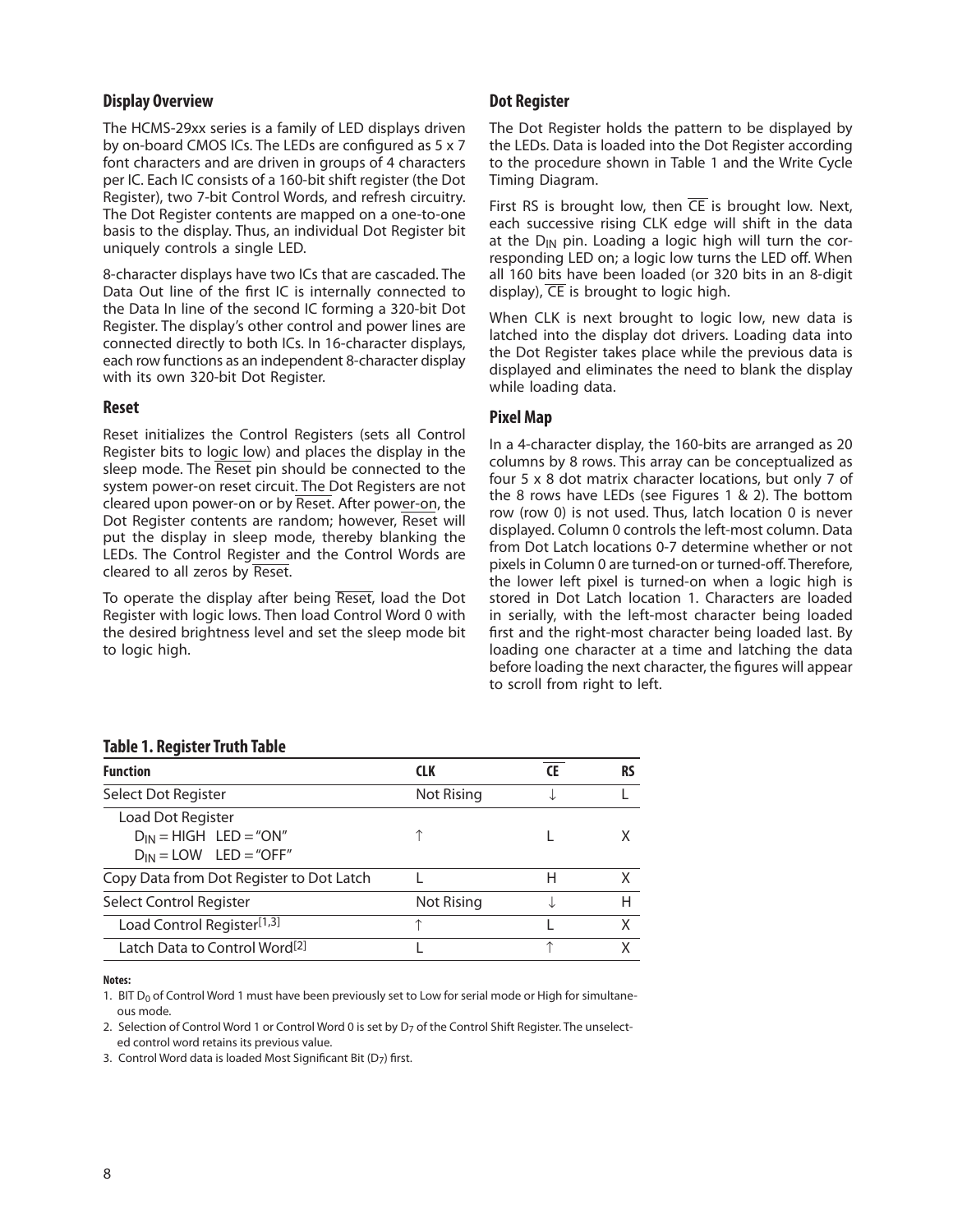

**1. DATA IS COPIED TO THE CONTROL REGISTER OR THE DOT LATCH AND LED OUTPUTS WHEN CE IS HIGH AND CLK IS LOW.**

#### **Control Register**

The Control Register allows software modification of the IC's operation and consists of two independent 7-bit control words. Bit  $D<sub>7</sub>$  in the shift register selects one of the two 7-bit control words. Control Word 0 performs pulse width modulation brightness control, peak pixel current brightness control, and sleep mode. Control Word 1 sets serial/simultaneous data out mode, and external oscillator prescaler. Each function is independent of the others.

#### **Control Register Data Loading**

Data is loaded into the Control Register, MSB first, according to the procedure shown in Table 1 and the Write Cycle Timing Diagram. First, RS is brought to logic high and then CE is brought to logic low. Next, each successive rising CLK edge will shift in the data on the  $D_{IN}$  pin. Finally, when 8 bits have been loaded, the  $\overline{CE}$ line is brought to logic high. When CLK goes to logic low, new data is copied into the selected control word. Loading data into the Control Register takes place while the previous control word configures the display.

#### **Control Word 0**

Loading the Control Register with  $D_7$  = Logic low selects Control Word 0 (see Table 2). Bits  $D_0$ -D<sub>3</sub> adjust the display brightness by pulse width modulating the LED on-time, while Bits  $D_4$ - $D_5$  adjust the display brightness by changing the peak pixel current. Bit  $D_6$  selects normal operation or sleep mode.

Sleep mode (Control Word 0, bit  $D_6 =$  Low) turns off the Internal Display Oscillator and the LED pixel drivers. This mode is used when the IC needs to be powered up, but does not need to be active. Current draw in sleep mode is nearly zero. Data in the Dot Register and Control Words are retained during sleep mode.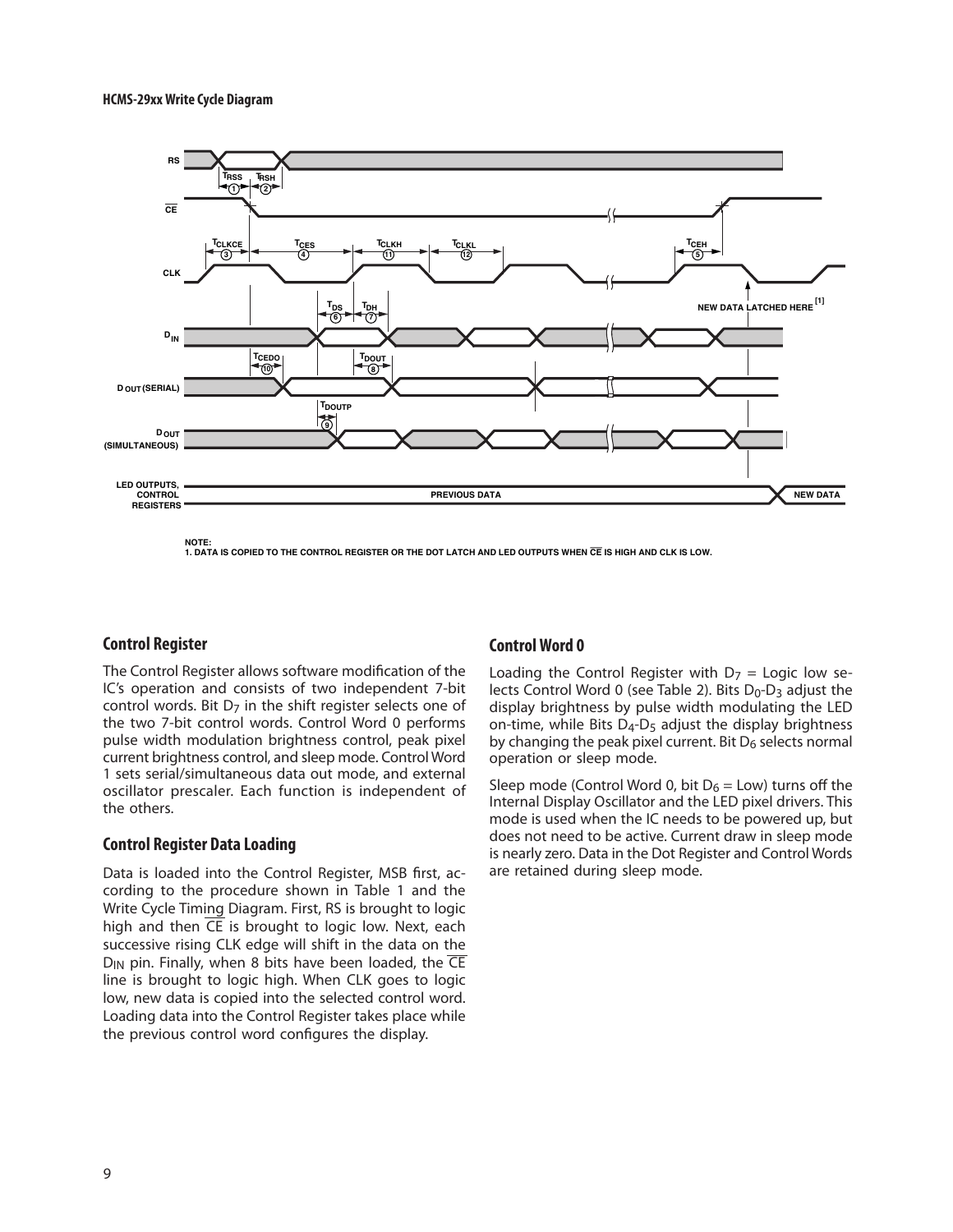

**Figure 1.**



**Figure 2.**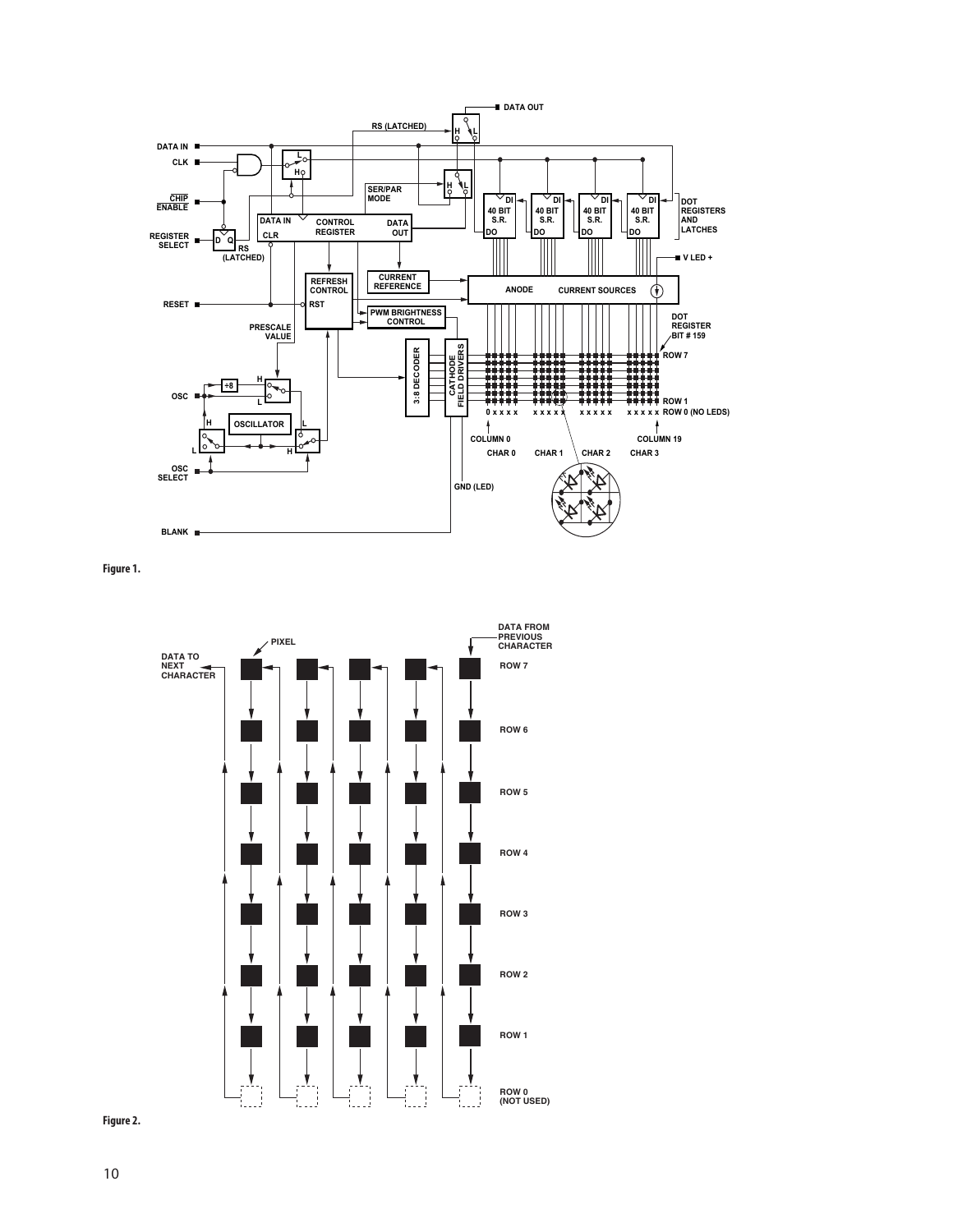# **Control Word 1**

Loading the Control Register with  $D_7$  = logic high selects Control Word 1. This Control Word performs two functions: serial/simultaneous data out mode and external oscillator prescale select (see Table 2).

## **Serial/Simultaneous Data Output D0**

Bit  $D_0$  of control word 1 is used to switch the mode of DOUT between serial and simultaneous data entry during Control Register writes. The default mode (logic low) is the serial  $D_{\text{OUT}}$  mode. In serial mode,  $D_{\text{OUT}}$  is connected to the last bit  $(D_7)$  of the Control Shift Register.

Storing a logic high to bit  $D_0$  changes  $D_{\text{OUT}}$  to simultaneous mode which affects the Control Register only. In simultaneous mode,  $D_{\text{OUT}}$  is logically connected to  $D_{\text{IN}}$ . This arrangement allows multiple ICs to have their Control Registers written to simultaneously. For example, for N ICs in the serial mode,  $N * 8$  clock pulses are needed to load the same data in all Control Registers. In the simultaneous mode, N ICs only need 8 clock pulses to load the same data in all Control Registers. The propagation delay from the first IC to the last is  $N * t_{DOUTP}$ .

# **External Oscillator Prescaler Bit D1**

Bit  $D_1$  of Control Word 1 is used to scale the frequency of an external Display Oscillator. When this bit is logic low, the external Display Oscillator directly sets the internal display clock rate. When this bit is a logic high, the external oscillator is divided by 8. This scaled frequency then sets the internal display clock rate. It takes 512 cycles of the display clock (or  $8 \times 512 = 4096$  cycles of an external clock with the divide by 8 prescaler) to completely refresh the display once. Using the prescaler bit allows the designer to use a higher external oscillator frequency without extra circuitry.

This bit has no affect on the internal Display Oscillator Frequency.

# Bits D<sub>2</sub>-D<sub>6</sub>

These bits must always be programmed to logic low.

#### **Cascaded ICs**

Figure 3 shows how two ICs are connected within an HCMS-29XX display. The first IC controls the four left-most characters and the second IC controls the four right-most characters. The Dot Registers are connected in series to form a 320-bit dot shift register. The location of pixel 0 has not changed. However, Dot Shift Register bit 0 of IC2 becomes bit 160 of the 320-bit dot shift register.

The Control Registers of the two ICs are independent of each other. This means that to adjust the display brightness the same control word must be entered into both ICs, unless the Control Registers are set to simultaneous mode.

Longer character string systems can be built by cascading multiple displays together. This is accomplished by creating a five line bus. This bus consists of CE, RS, BL, Reset, and CLK. The display pins are connected to the corresponding bus line. Thus, all CE pins are connected to the CE bus line. Similarly, bus lines for RS, BL, Reset, and CLK are created. Then  $D_{IN}$  is connected to the right-most display.  $D_{\text{OUT}}$  from this display is connected to the next display. The left-most display receives its  $D_{IN}$  from the  $D_{\text{OUT}}$  of the display to its right.  $D_{\text{OUT}}$  from the left-most display is not used.

Each display may be set to use its internal oscillator, or the displays may be synchronized by setting up one display as the master and the others as slaves. The slaves are set to receive their oscillator input from the master's oscillator output.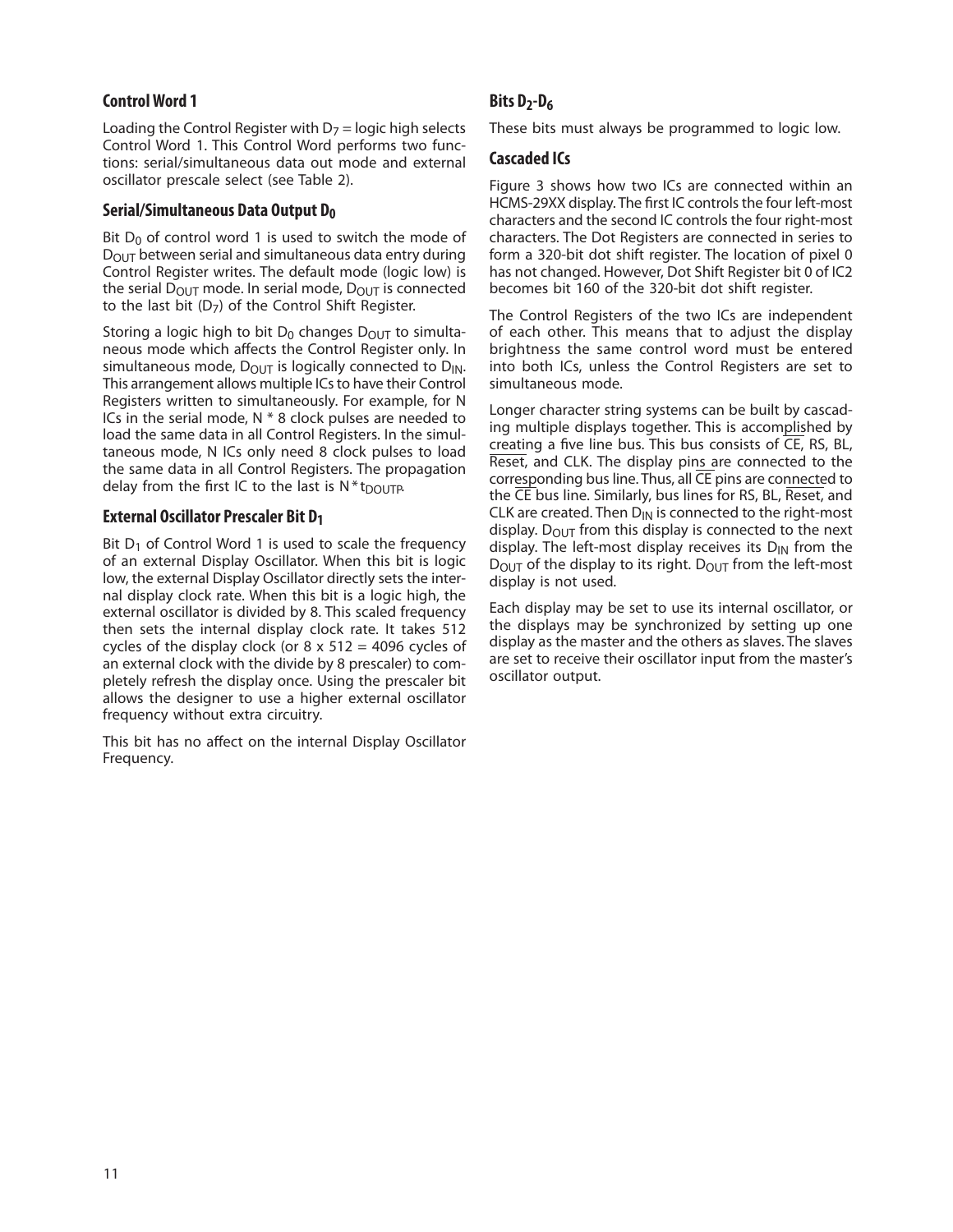#### **Table 2. Control Shift Register**



CONTROL WORD 0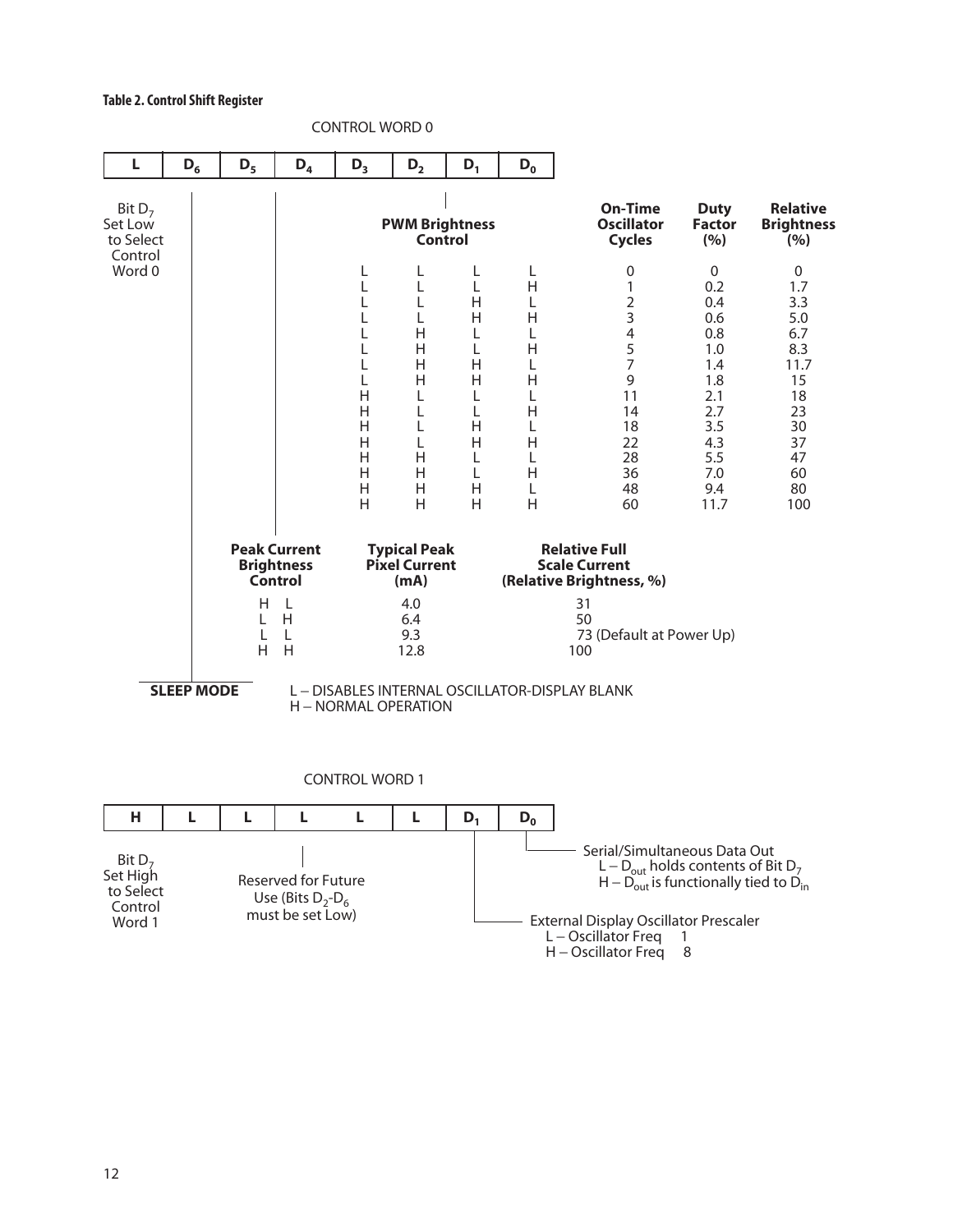

**Figure 3. Cascaded ICs.**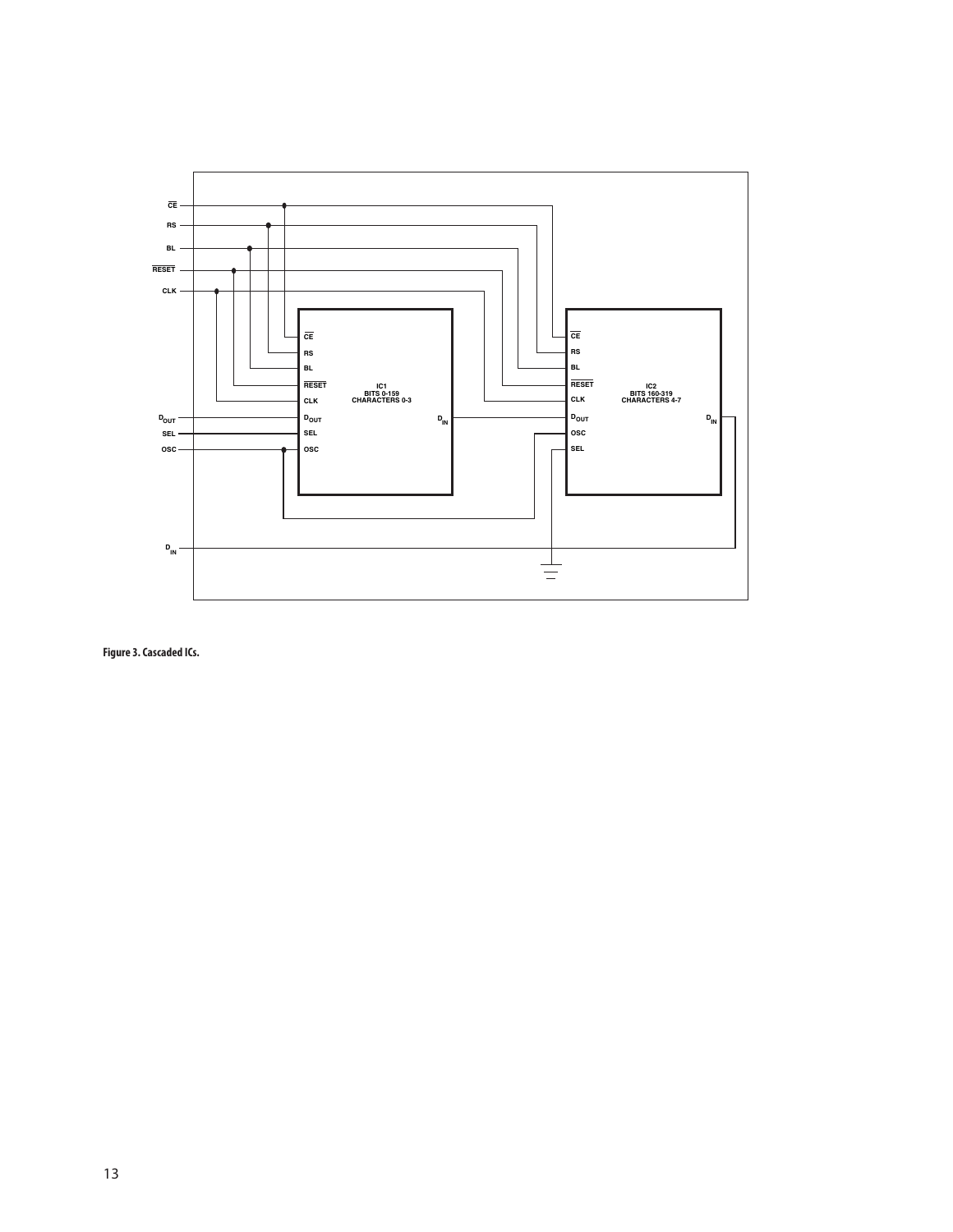# **Appendix A. Thermal Considerations**

The display IC has a maximum junction temperature of 150°C. The IC junction temperature can be calculated with Equation 1 below.

A typical value for  $R\theta_{JA}$  is 100°C/W. This value is typical for a display mounted in a socket and covered with a plastic filter. The socket is soldered to a .062 in. thick PCB with .020 inch wide, one ounce copper traces.

 $P_D$  can be calculated as Equation 2 below.

Figure 4 shows how to derate the power of one IC versus ambient temperature. Operation at high ambient temperatures may require the power per IC to be reduced. The power consumption can be reduced by changing either the N, I<sub>PIXEL</sub>, Osc cyc or V<sub>LED</sub>. Changing V<sub>LOGIC</sub> has very little impact on the power consumption.

# **Appendix B. Electrical Considerations**





**Figure 4.**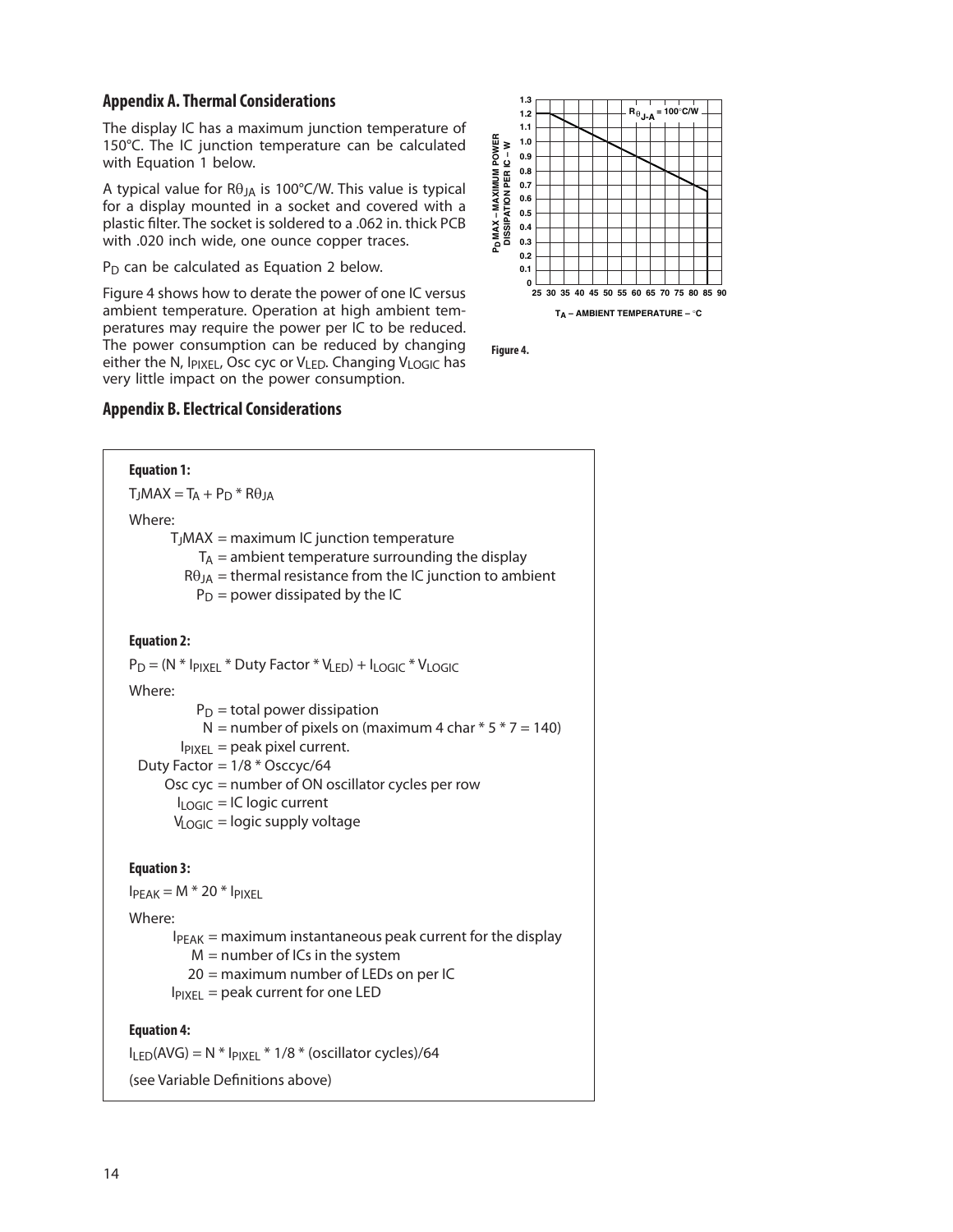#### **Current Calculations**

The peak and average display current requirements have a significant impact on power supply selection. The maximum peak current is calculated with Equation 3.

The average current required by the display can be calculated with Equation 4.

The power supply has to be able to supply  $I_{\text{PFAK}}$  transients and supply  $I_{LED}(AVG)$  continuously. The range on  $V_{\text{LED}}$  allows noise on this supply without significantly changing the display brightness.

# **VLOGIC and VLED Considerations**

The display uses two independent electrical systems. One system is used to power the display's logic and the other to power the display's LEDs. These two systems keep the logic supply clean.

Separate electrical systems allow the voltage applied to  $V_{LED}$  and  $V_{LOGIC}$  to be varied independently. Thus, VLED can vary from 0 to 5.5 V without affecting either the Dot or the Control Registers.  $V_{LED}$  can be varied between 4.0 to 5.5 V without any noticeable variation in light output. However, operating  $V_{LED}$  below 4.0 V may cause objectionable mismatch between the pixels and is not recommended. Dimming the display by pulse width modulating V<sub>LED</sub> is also not recommended.

V<sub>LOGIC</sub> can vary from 3.0 to 5.5 V without affecting either the displayed message or the display intensity. However, operation below 4.5 V will change the timing and logic levels and operation below 3 V may cause the Dot and Control Registers to be altered.

The logic ground is internally connected to the LED ground by a substrate diode. This diode becomes forward biased and conducts when the logic ground is 0.4 V greater than the LED ground. The LED ground and the logic ground should be connected to a common ground which can withstand the current introduced by the switching LED drivers. When separate ground connections are used, the LED ground can vary from ‑0.3 V to +0.3 V with respect to the logic ground. Voltages below ‑0.3 V can cause all the dots to be ON. Voltage above +0.3 V can cause dimming and dot mismatch. The LED ground for the LED drivers can be routed separately from the logic ground until an appropriate ground plane is available. On long interconnections between the display and the host system, voltage drops on the analog ground can be kept from affecting the display logic levels by isolating the two grounds.

#### **Electrostatic Discharge**

The inputs to the ICs are protected against static discharge and input current latchup. However, for best results, standard CMOS handling precautions should be used. Before use, the HCMS-29XX should be stored in antistatic tubes or in conductive material. During assembly, a grounded conductive work area should be used and assembly personnel should wear conductive wrist straps. Lab coats made of synthetic material should be avoided since they are prone to static buildup. Input current latchup is caused when the CMOS inputs are subjected to either a voltage below ground ( $V_{IN}$  < ground) or to a voltage higher than  $V_{LOGIC}$  ( $V_{IN} > V_{LOGIC}$ ) and when a high current is forced into the input. To prevent input current latchup and ESD damage, unused inputs should be connected to either ground or  $V_{LOGIC}$ . Voltages should not be applied to the inputs until VLOGIC has been applied to the display.

## **Appendix C. Oscillator**

The oscillator provides the internal refresh circuitry with a signal that is used to synchronize the columns and rows. This ensures that the right data is in the dot drivers for that row. This signal can be supplied from either an external source or the internal source.

A display refresh rate of 100 Hz or faster ensures flicker-free operation. Thus for an external oscillator the frequency should be greater than or equal to 512  $x$  100 Hz = 51.2 kHz. Operation above 1 MHz without the prescaler or 8 MHz with the prescaler may cause noticeable pixel to pixel mismatch.

## **Appendix D. Refresh Circuitry**

This display driver consists of 20 one-of-eight column decoders and 20 constant current sources, 1 one-of-eight row decoder and eight row sinks, a pulse width modulation control block, a peak current control block, and the circuit to refresh the LEDs. The refresh counters and oscillator are used to synchronize the columns and rows.

The 160 bits are organized as 20 columns by 8 rows. The IC illuminates the display by sequentially turning ON each of the 8 row-drivers. To refresh the display once takes 512 oscillator cycles. Because there are eight row drivers, each row driver is selected for 64 (512/8) oscillator cycles. Four cycles are used to briefly blank the display before the following row is switched on. Thus, each row is ON for 60 oscillator cycles out of a possible 64. This corresponds to the maximum LED on time.